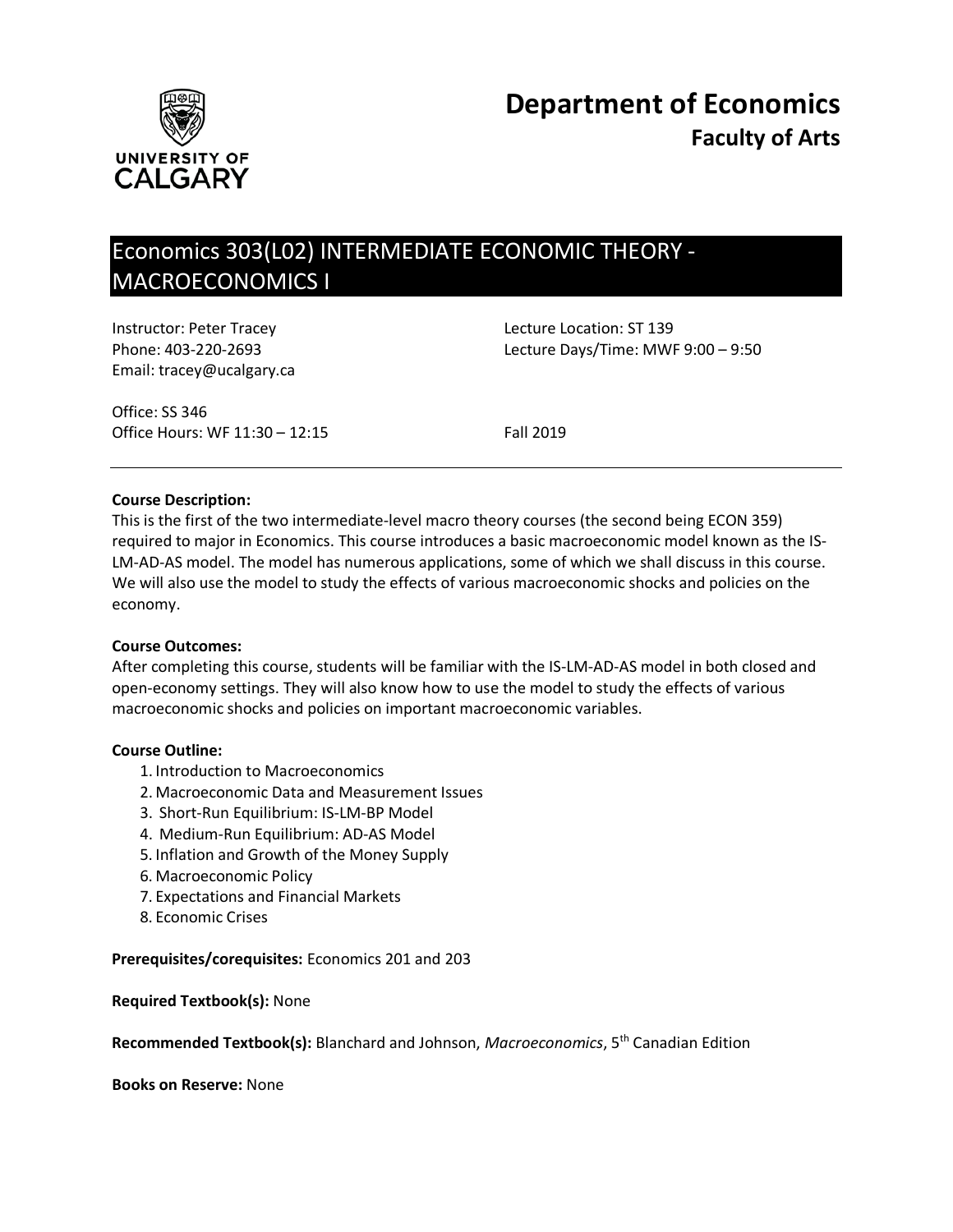## **Desire2Learn:**

This course will make use of the Desire2Learn (D2L) platform. Students who are registered in the course can log on at [http://d2l.ucalgary.ca](http://d2l.ucalgary.ca/) through their student centre. Please note that D2L features a class e-mail list that may be used to distribute course-related information. These e-mails go to your University of Calgary e-mail addresses only.

# **Tutorials:**

Students are expected to attend the weekly tutorial section to which they have been assigned. During the tutorials, the TA will discuss pre-assigned questions and additional material relevant to the course that is not covered in lectures.

## **Grade Determination and Final Examination Details:**

| Assignment 1 | 10% | Monday, October 7 at the beginning of class |
|--------------|-----|---------------------------------------------|
| Midterm Test | 30% | Monday October 21 in class                  |
| Assignment 2 | 10% | Monday November 4 at the beginning of class |
| Final Exam   | 50% | Scheduled by Registrar                      |

The official grading system will be used. See [http://www.ucalgary.ca/pubs/calendar/current/f-1-1.html.](http://www.ucalgary.ca/pubs/calendar/current/f-1-1.html)

A passing grade on any particular component of the course is not required for a student to pass the course as a whole.

If a student's letter grade on the final exam exceeds their midterm(s) letter grade, the weight of the midterm(s) is (are) transferred to the final exam. The student must have written the midterm(s) or provided supporting documentation for the absence(s) such as a medical note or statutory declaration.

As per the Writing Across the Curriculum Statement in the Calendar, writing and grading thereof will be a factor in the evaluation of student work. [See https://www.ucalgary.ca/pubs/calendar/current/e-](https://www.ucalgary.ca/pubs/calendar/current/e-2.html)[2.html.](https://www.ucalgary.ca/pubs/calendar/current/e-2.html)

Any student work which remains undistributed after the last day of classes will be available to students through the instructor's office during the instructor's office hours.

The final examination will be comprehensive, scheduled by the Registrar, held in a classroom, and last 2 hours. If a student cannot write their final exam on the date assigned by the Registrar's Office, they need to apply for a deferred exam [www.ucalgary.ca/registrar/exams/deferred\\_final.](http://www.ucalgary.ca/registrar/exams/deferred_final) Under no circumstance will this be accommodated by the Department.

Tests and exams WILL NOT involve multiple choice questions.

Graphing calculators, cellphones, textbooks, course notes, and other electronic devices will not be allowed during the writing of tests or final examinations. Students are reminded that simply being able to access their cellphone during an exam is academic misconduct.

THERE WILL BE NO MAKEUP OR DEFERRED QUIZZES/TESTS/EXAMS under any circumstances, nor may the quizzes/tests/exams be written early. Students unable to write the quizzes/tests/exams because of documented illness, family emergency, religious observance, or university-sanctioned event will have the weight shifted to the final examination; otherwise a grade of zero will be assigned.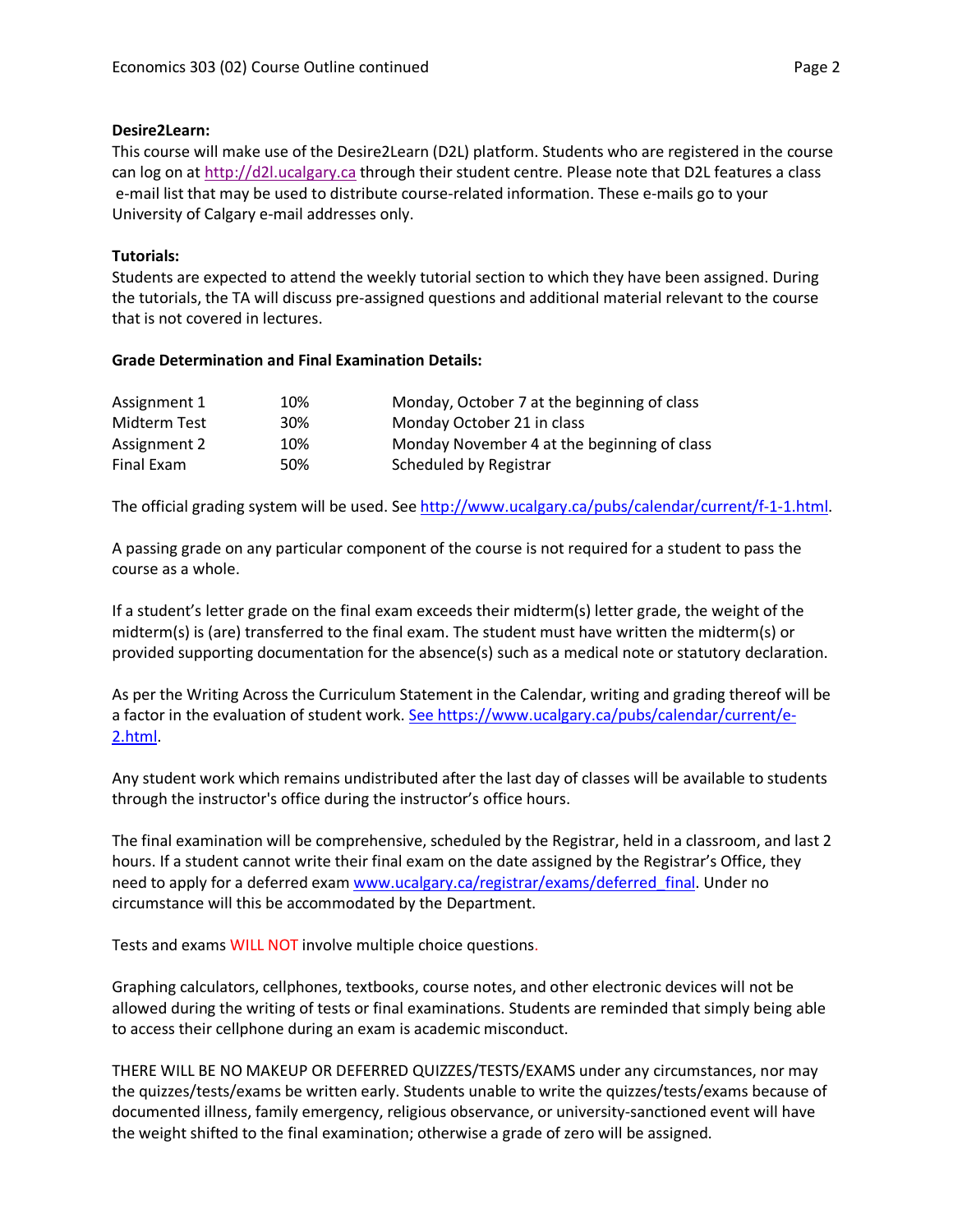#### **Reappraisal of Grades and Intellectual Honesty:**

*For reappraisal of graded term work, see Calendar I.2* <http://www.ucalgary.ca/pubs/calendar/current/i-2.html>

*For reappraisal of final grade, see Calendar I.3* <http://www.ucalgary.ca/pubs/calendar/current/i-3.html>

*Statement of Intellectual Dishonesty, see Calendar K.4* <http://www.ucalgary.ca/pubs/calendar/current/k-4.html>

*Plagiarism and Other Academic Misconduct, see Calendar K.5* <http://www.ucalgary.ca/pubs/calendar/current/k-5.html>

#### **Academic Accommodations:**

Students seeking an accommodation based on disability or medical concerns should contact Student Accessibility Services; SAS will process the request and issue letters of accommodation to instructors. Students who require an accommodation in relation to their coursework based on a protected ground other than disability should communicate this need in writing to their Instructor. The full policy on Student Accommodations is available at [http://www.ucalgary.ca/policies/files/policies/student](http://www.ucalgary.ca/policies/files/policies/student-accommodation-policy.pdf)[accommodation-policy.pdf.](http://www.ucalgary.ca/policies/files/policies/student-accommodation-policy.pdf)

## **Freedom of Information and Protection of Privacy (FOIP) Act:**

Personal information is collected in accordance with FOIP. Assignments can only be returned to the student and will be accessible only to authorized faculty and staff. For more information, see <http://www.ucalgary.ca/legalservices/files/legalservices/faq-students.pdf> and [http://www.ucalgary.ca/legalservices/files/legalservices/faq-faculty\\_0.pdf.](http://www.ucalgary.ca/legalservices/files/legalservices/faq-faculty_0.pdf)

## **Internet and Electronic Communication Device information:**

The use of cell phones for any purpose in class is prohibited. Computers and tablets may be used for note taking only unless otherwise authorized by the instructor.

#### **Copyright Legislation:**

See the University of Calgary policy on Acceptable Use of Material Protected by Copyright at [www.ucalgary.ca/policies/files/policies/acceptable-use-of-material-protected-by-copyright.pdf.](http://www.ucalgary.ca/policies/files/policies/acceptable-use-of-material-protected-by-copyright.pdf) Students who use material protected by copyright in violation of this policy may be disciplined under the Non-Academic Misconduct Policy.

#### **Important Dates:**

Please check:<http://www.ucalgary.ca/pubs/calendar/current/academic-schedule.html>

## **Student Organizations:**

Faculty of Arts Students' Association (F.A.S.A.): Economics Department Representative Office: SS 803, E-mail: [econrep@fasaucalgary.ca](mailto:econrep@fasaucalgary.ca)</u> and Web: [www.fasaucalgary.ca.](http://www.fasaucalgary.ca/)